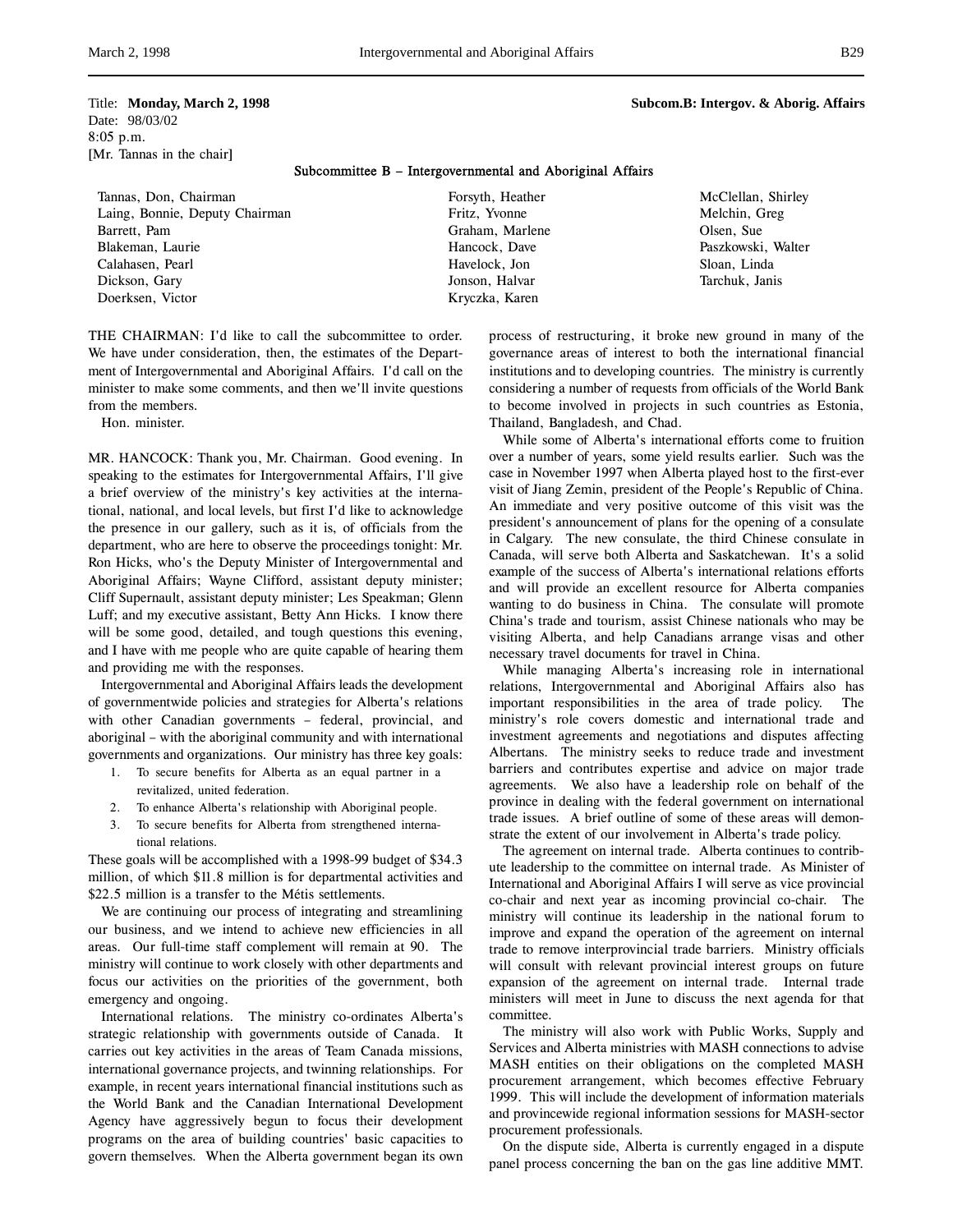Hearings on that dispute are scheduled for April. Many other disputes that have come up have been resolved either through negotiation or discussion at the preliminary stage. This dispute is, in fact, the first dispute under the internal trade agreement which has gone to a panel.

Intergovernmental and Aboriginal Affairs will continue to work with the federal government on the MAI negotiations on how provinces may or may not be addressed within the agreement as well as to ensure that Alberta's interests are addressed in negotiations. We do have a number of concerns with MAI, specifically in the areas of environment and labour, which we've raised with the federal government and will continue to follow through on. The delays in negotiations allow us time to adequately address our concerns and consult with interested Albertans.

The ministry co-ordinates provincial input to the federal government on issues pertaining to the World Trade Organization. For example, ministry staff will work with Agriculture, Food and Rural Development on the agriculture negotiations scheduled for 1999. Work is also beginning on the Canadian market access negotiations for several countries attempting to enter the WTO.

The ministry will reinforce Alberta's priorities in the Asia-Pacific Economic Co-operation's liberalization initiatives. These include promoting Alberta positions in priority sectors. APEC trade ministers will meet in June 1998 to review progress on these initiatives, and implementation is expected in 1999.

We will also be working on Alberta's position on increased South American access prior to the Santiago summit April 18 and 19, 1998, with respect to the free trade of the Americas and on possible associate member status with Mercosur – Brazil, Argentina, Paraguay, and Uruguay – on an expanded Canada/Israel agriculture agreement and an expanded information technology agreement.

The ministry's Canadian intergovernmental relations section reviews policies, programs, and legislation, participates in the negotiation of intergovernmental agreements, and offers advice and logistical support for annual Premiers' Conferences.

An initiative that will be the focus of considerable time and effort for the ministry in the coming months is the negotiation of the framework on Canada's social union. This important undertaking began at the first ministers' meeting in December 1997. When I say began there, it's the first time the Prime Minister and the federal government have agreed to engage in this discussion, which has been ongoing since the Premiers' Conference in Jasper in the summer of 1996. The ministers, with the exception of Quebec, agreed that designated ministers would begin negotiations on a framework for Canada's social union. The impetus for this framework came not from a provincial desire to increase authority or power but rather from a desire to clarify roles and responsibilities between the two levels of government.

Also, the framework will provide a means of resolving disputes so that Canadians are better served by our social programs. The objectives for negotiation defined by first ministers include a set of principles for social policy, a process for clarifying roles and responsibilities within various social policy sectors, collaborative approaches for the use of the federal spending power, appropriate dispute settlement mechanisms between governments, and ground rules for intergovernmental co-operation. The successful negotiation of the framework is a key element in achieving our ministry's goal of securing benefits for Alberta as an equal partner in a revitalized and united federation. The framework will reduce overlap and duplication and will be a strong signal to all Canadians of the flexibility of the federation.

One of the keys in the social policy framework process, in fact,

is recognizing that in many areas Canadians do want national standards. But in those areas where the responsibility is provincial, it's our view that those national standards should be developed by negotiation between the provinces and agreement between the provinces and the federal government rather than unilateral imposition by the federal government. My colleague the Hon. Lyle Oberg, as our province's representative on the council of social policy renewal, is Alberta's designated minister for the negotiations. He will be meeting with counterparts from across Canada on March 13 to kick off the negotiations. First ministers have asked that the framework be completed by July, so we can expect an intense period of negotiations over the coming few months.

# 8:15

The Canadian intergovernmental relations program area was also responsible for Alberta's successful national unity consultation last fall. As most provinces are expected to have ratified the Calgary declaration by the end of April, it's likely there will be further efforts on the national unity issue arising from that. Alberta will continue to pursue its goal of all provinces being equal partners in a revitalized and effective federation.

The ministry has an important role also in the negotiation and settlement of Indian land claims. For the 1998-99 fiscal year, just over \$1.5 million has been budgeted for Indian land claims. Of this total, \$700,000 will support the operations of the Indian land claim section of the ministry, a comparable figure to that approved last year. The remaining \$800,000 is new funding required for land claims litigation.

The government of Alberta is committed to settling Indian land claims that are fair and equitable to all parties as expeditiously as possible; for example, the Loon River Cree band settlement recently signed in principle. In 1999 Treaty No. 8, the last of the Alberta treaties to be signed, will be 100 years old. It's our hope and intention that real progress will be made in resolving all outstanding land claims or at least having significant progress on them within Treaty 8 by the anniversary date. We've already raised that target with the federal minister, alerted her to the possibility of some good progress happening in that area, and asked for her co-operation. In previous years legal costs associated with land claims were borne by the Department of Justice. During 1997-98 this responsibility was transferred to Intergovernmental and Aboriginal Affairs, hence the increase in the budget with respect to land claims litigation.

During the past fiscal year the aboriginal relations and aboriginal self-reliance initiatives program areas were reorganized within the industry to create a new unit responsible for working with other government departments, industry, and aboriginal peoples to build self-reliance in aboriginal communities. To this end the proposed Metis Settlements Statutes Amendment Act currently before the House, Bill 17, provides Métis settlements in Alberta with equivalent powers, rights, and duties as other forms of local governments. Bill 17 addresses the need for legislative changes to increase the ability of Métis settlements to function as local governments. It also streamlines administrative processes and increases the effectiveness of government funding arrangements.

The government has allocated \$22 million to Métis settlements in the 1998-99 fiscal year. This figure includes a \$10 million statutory payment established by the Metis Settlement Accord Implementation Act and an additional \$12 million for funding in such areas as settlement operations, the Métis Settlements Transition Commission, and development of an economic viability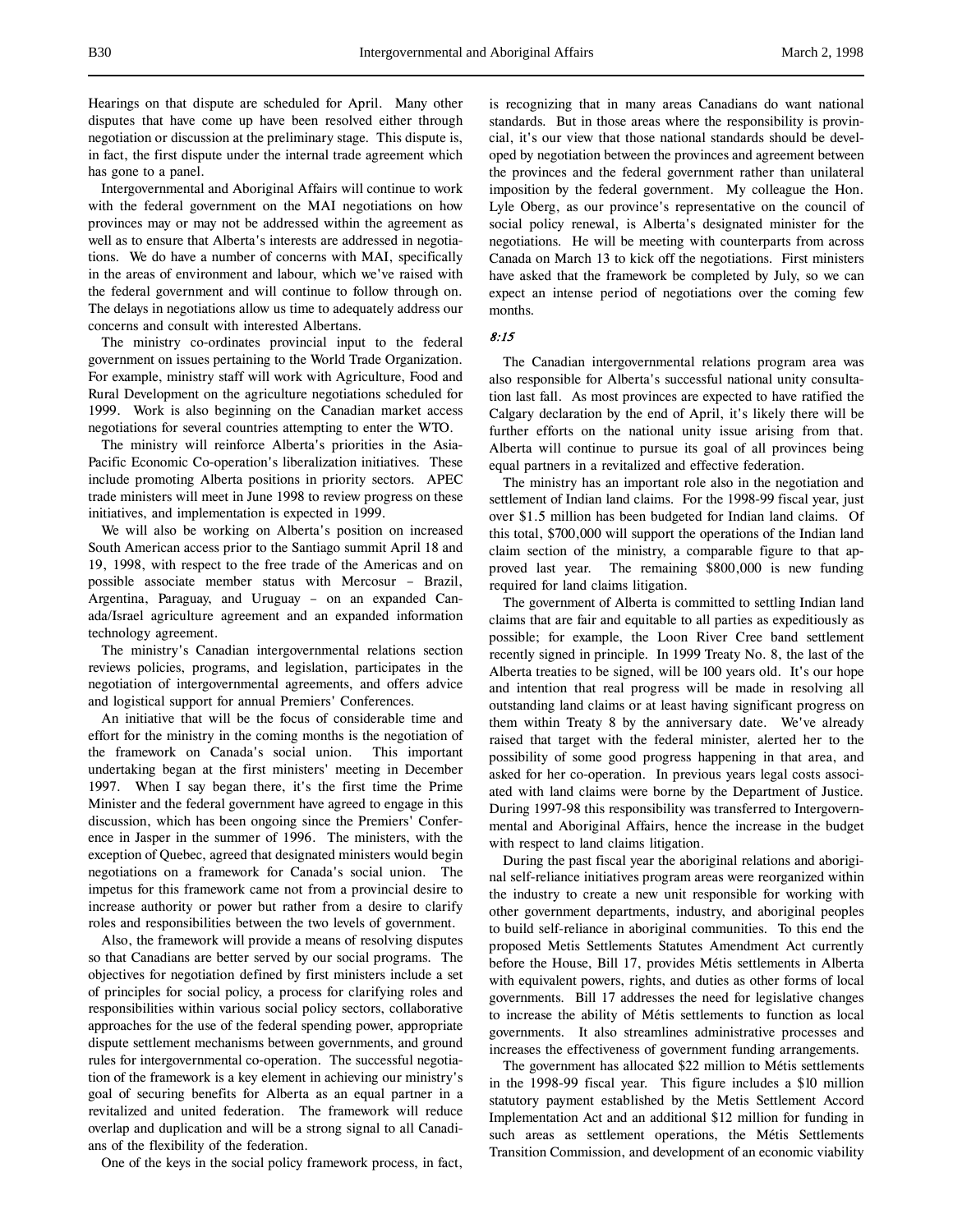strategy. The other major objective of the legislation is to streamline the administrative processes on Métis settlements. This will assist in the establishment of voting procedures and give the settlements authority to make bylaws.

The changes reflect the continuing evolution of settlement governments since the legislation was proclaimed in 1990. The ministry is working with the Métis Settlements Transition Commission in winding down operations. As settlements achieve self-reliance and are able to operate as local governments, the commission will be phased out. Alberta Intergovernmental and Aboriginal Affairs has also been dealing with the Royal Commission on Aboriginal Peoples report. We support the four principles for a renewed relationship with Canada's aboriginal peoples based on recognition, respect, sharing, and responsibility. Alberta recognizes that addressing aboriginal issues can only be achieved through co-operative efforts of all governments and aboriginal peoples, including the establishment of partnerships as recommended in the RCAP report. To this end the ministry, on behalf of the Alberta government, will be working with the federal government and with aboriginal people on a government-togovernment discussion of the issues. If invited by Alberta-based aboriginal groups, Alberta is willing to enter into discussions on issues of mutual concern.

The Métis Settlements Appeal Tribunal, established in 1990, hears disputes in three main areas: membership, land allocation, and surface rights compensation. The tribunal offers a dispute resolution mechanism that is sensitive to the culture of the settlements and more accessible to settlement members, many of whom could not afford to pursue their grievances in court. The tribunal is one of the only fully functioning, quasi-judicial bodies in Canada directed toward dispute resolution in aboriginal communities. The ministry is working with the tribunal to help establish settlement-based mediation processes that will bring dispute resolution to the local level and involve the community in the process.

Alberta Intergovernmental and Aboriginal Affairs has multilayered areas of responsibility, many of which are long in duration and dependent on the actions of other levels of government. Consequently, the ministry has developed a set of performance measures to monitor and assess our progress. A brief outline of those performance measures is as follows. Reports on ministry performance, such as annual reports and mission reports, to show progress on long-term outcomes, major conferences, trade negotiations, or missions. Comprehensive client satisfaction surveys are carried out to allow ministry clients to evaluate the ministry's contribution to specific initiatives. Project-specific client surveys or evaluations ask clients to evaluate the ministry's contribution to individual projects or initiatives. Measuring immediate outcomes is shown on the regular status reports on major projects which are prepared by the ministry, and secondary indicators such as macroeconomic trends or public opinion are tracked and reported by the ministry.

That would conclude my opening remarks, and I'd be pleased to try and answer as many questions as possible. We'll obviously respond in writing to those that we don't have time for or that I am unable to answer fully tonight.

THE CHAIRMAN: Okay. The hon. Member for Calgary-Buffalo.

MR. DICKSON: Thanks, Mr. Chairman. Good evening, Mr. Minister. I'm not sure whether this would be element 1.0.3 or 1.0.4. I had the privilege of being one of the Alberta delegates to the Parliamentary Conference of the Americas in Quebec City

last fall, and one of the things that was discussed there was the summit meeting in 1998. There'd been one summit meeting and then the parliamentary conference in 1997. My recollection is that that second summit conference – I don't know whether it's in Caracas, Venezuela, or another South American location – was scheduled to occur at the end of March or latter part of March. I'm asking, Mr. Minister, what input you and/or your department have had in terms of the agenda. The sense in Quebec City at the parliamentary conference was that this was going to be the makeor-break session in terms of whether we were going to in fact achieve that kind of hemispheric free trade that would go from Alaska to Argentina. So I'm interested in what input your department has had and what you understand the agenda to be for that conference.

Also on the international relations side – I expect this is probably element 1.0.4 – your department has identified in the past that trade with western Europe "remains an important export market for Alberta products and services." Now, my concern there, Mr. Minister, is the fact that the European Union privacy directive continues to cause a great deal of uncertainty in terms of its impact on trading patterns. Right now Quebec is the only jurisdiction in North America that's fully compliant in terms of having legislated privacy protection in the nongovernmental sector. I'm particularly interested in what involvement your department, your office has had in discussions either with other Canadian provinces, the federal government, or U.S. jurisdictions in terms of how best to deal with that. I understand the Americans have been successful in negotiating a deferral in terms of the effective date of that agreement, so maybe it's postponed to 1999 or even 2000.

Lest anybody think this is a shameless self-promotion of my Bill 210, which would in fact ensure we had privacy protection, I'd just remind you, Mr. Minister, that that's about \$1.1 billion worth of exports in terms of both services and goods. So I'm interested in an update. I've raised this in the past with three different ministers, and I've got absolutely inconsistent responses in the past. I'm hopeful, Mr. Minister, that you've been able to bring your persuasive powers to bear and forge a consolidated approach on behalf of Albertans and the government of Alberta. So I'm looking forward to having you share that with us.

Now, in your opening remarks you said something interesting. I have closely been following, I guess since August of 1996, when the Premiers identified the need – this was in the context of the national health care system – for a dispute settlement mechanism. In your opening comments you talked about that in the context of social policy. Mr. Minister, in terms of that which was discussed at page 15 of your 24th annual report, dated March 31, 1997, in terms of a dispute settlement mechanism for problems presumably in the interpretation of the Canada Health Act, I need some clarification whether that has now been rolled into this broader dispute settlement mechanism, which presumably would apply to all kinds of social programs as well as the Canada Health Act and delivery of health care. I'd appreciate that clarification. If you have some explanation in terms of why it is that the Premiers discussed that in August 1996 and here we are well into 1998 and that dispute settlement mechanism still seems to be a goal, I'd be interested in your observations on that, Mr. Minister.

### 8:25

Let me focus on the operating expense from an administrative standpoint. This isn't the first time this has been raised by the opposition, Mr. Minister. With the size of the bureaucracy in your department, the question again has to be asked: why does such a small department need so many highly paid managers?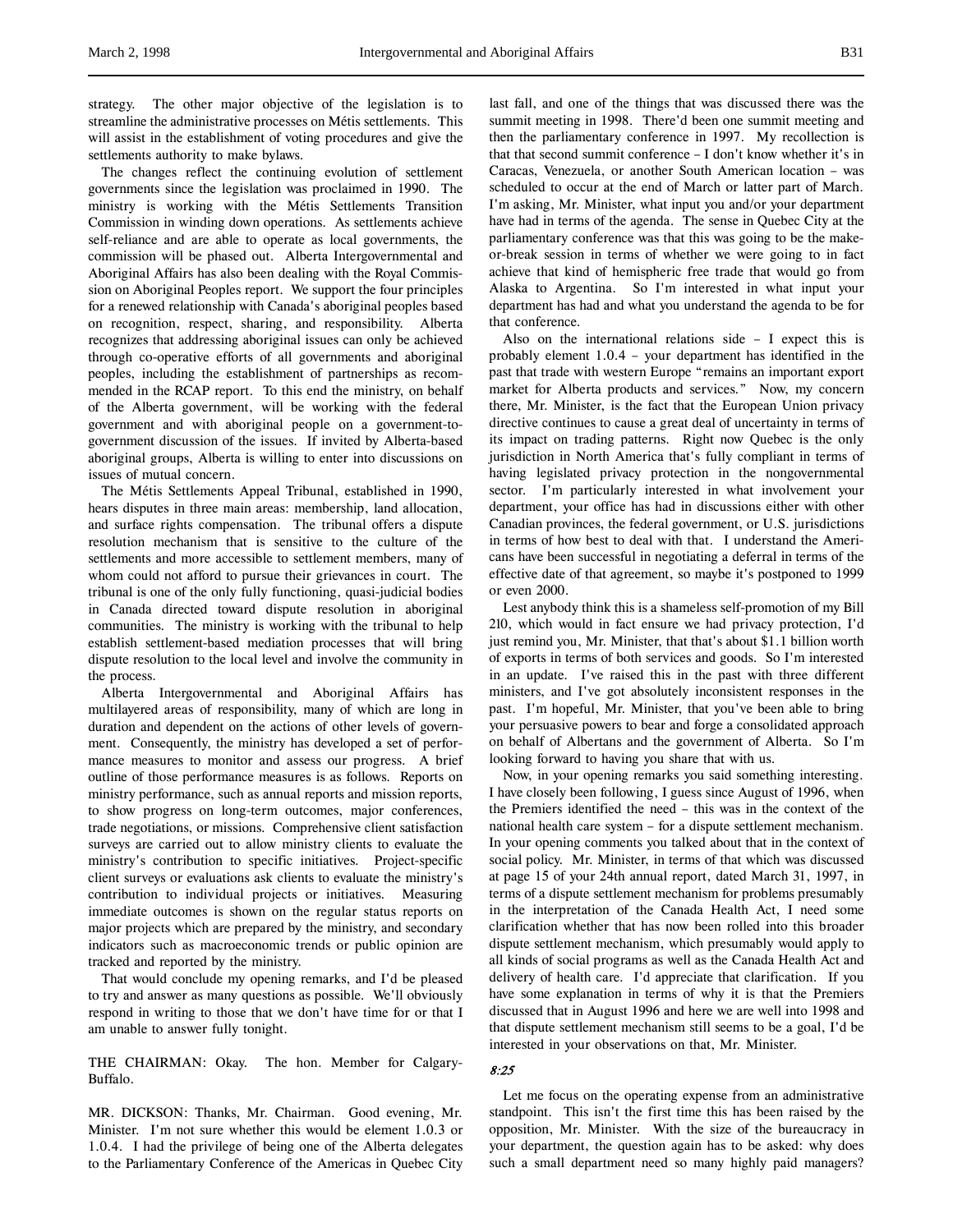Albertans have noticed with interest that in British Columbia and Ontario, larger provinces than this one, the office of the Premier has been able to successfully have integrated into it the same functions that Intergovernmental Affairs here undertakes in a segregated, stand-alone department. I would be interested in your comments in terms of why we're not able to achieve some of the economies that one might assume would accrue in the kind of model used in British Columbia and Ontario. We would appreciate from you, Mr. Minister, a detailed breakdown in terms of staff members, including the number of managers working in each of the divisions in your department.

I'd ask you, Mr. Minister, to report specifically – you've given some general commentary, but I'd ask you to make some specific identification of benefits which accrue to Alberta as a consequence of our participation in the Russia/Canada collaborative federalism project. It's one of those things that sounds very nice, but taxpayers of course have a keen interest in knowing what tangible kinds of rewards accrue to Alberta business. If you could particularize that, we'd appreciate it.

Mr. Minister, I know you tabled in the House some material with respect to MAI this afternoon. I haven't had a chance to read that. Maybe one of my colleagues has, and they may come back on that.

With respect to element 1.0.4, trade policy, your past annual reports claim or certainly have suggested that your department has co-operated closely with Environmental Protection, for example, in negotiations that resulted in the Canada/U.S. agreement on softwood lumber. Mr. Minister, would you explain the specific role that the department of IAA played in those negotiations? For the uninitiated, you might share with us what particular expertise or specific knowledge your department provided that made it impossible for Environmental Protection to be able to act on its own behalf for the province of Alberta. In other words, what value-added service was furnished by your department in achieving that agreement?

There's a sharing of responsibility between your department and the Department of Economic Development, and if we look at the Premier's trade missions, particularly the most recent ones to Latin America and Asia, we see this sort of two-department sharing of responsibility. Perhaps you'd be good enough to tell us, Mr. Minister, why it is, when there's been such a singleminded, concerted effort on the part of your government to centralize, to streamline, and to consolidate, that we haven't done that here, why we still have two departments, two people trying to ride the same bicycle. It certainly invites criticism, so we're interested in that information from you. [interjection]

What I was doing was simply referring by way of example to the recent trade missions to Asia and to Latin America, where we see the involvement of both the Department of Economic Development and your department, Mr. Minister. The question is: why aren't we able to consolidate that so a single department has that responsibility rather than splitting it between the two departments? It seems like there would be some natural inefficiencies that go along with that, so until you disabuse us, that's a suspicion that I think some Albertans may have.

Also, it's interesting to note, if you look at the annual reports for your department and you compare and contrast those annual reports with reporting from Economic Development, that both departments claim hosting of business delegations from other nations, from other jurisdictions: on the face of it, another apparent example of overlap and duplication. I'd ask the minister to address once again why that's being split between two departments instead of consolidated into a single department.

I want to turn to your performance measures, Mr. Minister.

I'd just make the general observation, and perhaps don't expect you to agree, that performance measures in this department have to be, I'd suggest, much weaker and far more subjective than, for example, some of the objectives the Minister of Justice has brought into his department business plan. I think we'd want to hold all ministers to that same high standard in terms of ensuring that the standards are something that's usefully measurable. I'll give you some particular concerns.

If we look at the goals and performance measures which appear in the Budget '98 book on page 276, we see goal 3, "to secure benefits for Alberta from strengthened international relations." Under IAA client survey the second measurable outcome is: "record of key international achievements, including visits, missions and trade negotiations outcomes." It seems to me that's a bit soft, Mr. Minister. I'm looking at page 276 of the budget book. What consideration have you given or will you give to looking at things that more directly impact on the number of dollars in investment brought into this country? What would be the targets in terms of volume of sales of Alberta products, volume of sales of Alberta expertise and services? It just seems to me that we should be able to come up with something more useful than the items identified in your performance measures for this department.

I'll just go back, and in terms of Canadian intergovernmental relations, element 1.0.5, I had a couple of questions. It's interesting that the 1997-98 forecast for this division, Canadian intergovernmental relations, was a half million dollars more than the 1997-1998 estimate, so that would appear on the face of it to suggest that 33 percent more was spent than was budgeted. Can the overspending be fully accounted for by the work involved in managing, compiling, and reporting on the questionnaire about the Calgary declaration? I've had the benefit of reviewing Hansard from the supplementary estimates, Mr. Minister. I've seen that, and there was some discussion around the issue, but it didn't seem that this query had been fully answered. We had a very small response. I think it was about 5 percent, a relatively small number of households. I'd wonder what the minister's plan would be in terms of whether this would be the kind of consultation the minister would undertake again in the event that there was going to be another national unity type consultation. How would the minister propose to do it differently?

# 8:35

We're interested, Mr. Minister, in specific ways of marking progress in implementing the agreement on internal trade that came into effect July 1, '95. You've made comment on it, but it still seems to many Albertans that this is the thing we talk much about. This is the fifth year I've been an MLA, and I think virtually every round, when we're looking at this department's budget, the issue comes up about how are we doing on dismantling internal trade barriers. It seems like we're making frustratingly slow progress, so I'd appreciate your comments on that.

Still on element 1.0.5. Does your ministry plan on issuing a specific report in response to the Ministerial Council on Social Policy Reform and Renewal report? That was issued in December 1995. I think it would be useful for Albertans who are tracking the progress of your department to see in some written form what kind of self-evaluation your department has done.

With respect to the Canada pension act, a matter of enormous interest to my constituents and I expect most Albertans, can you provide some particulars in terms of the role played by your department, the participation by your department in that review? Perhaps you could particularize for us what recommendations for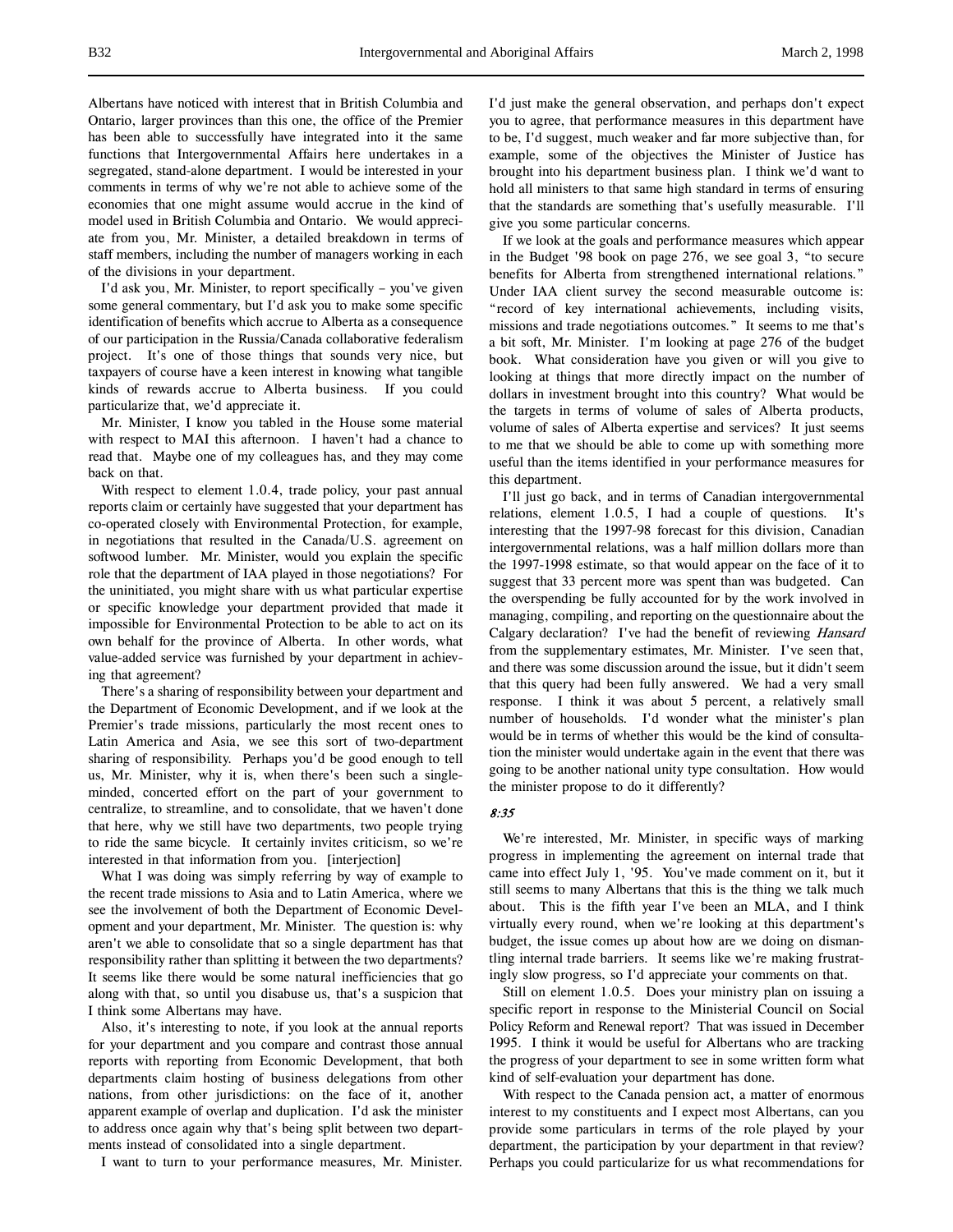change Alberta's representatives advanced at those discussions and whether in fact they've been reflected in the federal government's approach. It would be a terrific way, Mr. Minister, of attempting to evaluate just how successful you and your department have been in persuading your colleagues in the other Canadian provinces and the federal government.

The department's annual report – that'd be '95-96 – indicated that your department had a role determining future options for the use of the land formerly used for CFB Calgary. I'm a bit confused by that, because I know that the Member for Calgary-Currie had been on a task force with a city of Calgary alderman. I know there's some federal government involvement. There was input on a number of suggestions in terms of use of that federal land. I'm a bit puzzled in terms of just what role your department had in those negotiations. So if you can particularize that, that would be appreciated.

You might give us an update as well, Mr. Minister, since in December our Legislative Assembly endorsed the Calgary declaration on national unity. If you can update us on the progress in other provincial jurisdictions in obtaining support for the same statement of principles. At the time we met in early December to debate and vote on that, there were representations that each other Canadian province had undertaken to similarly deal with that important issue. I think I've only heard of three provinces that have specifically addressed it. So if you can give us the last word on that, I'd appreciate it.

You might also clarify, Mr. Minister, if there have been further discussions with your counterparts, with other Canadian provinces, in terms of follow-up. What's going to be further done with the declaration? Does it simply sort of sit on the shelf in its inert form, or is it going to have some positive, dynamic role in the unfolding negotiations, discussions, or even confrontations around national unity? I'd be interested in that response.

I'd be interested, Mr. Minister, if you can address the role played by your department in ensuring that Alberta's priorities were reflected in the intergovernmental meetings, intergovernmental agreements surrounding the Kyoto Conference on Climate Change. I'd ask you if you can relate specifically what alternate strategies for controlling greenhouse gases were presented by this province to the federal government prior to the conference – not subsequent but prior to the Kyoto conference – because that isn't clear yet to Albertans.

Just a comment I can't resist. I note that the budget documents claim that your department is going to be responsible for negotiating the elimination of overlap and duplication between the provincial government and the federal government. Mr. Minister, given the fact that there seems to be some duplication within your ministry and some redundancy with your department, given what's going on in Economic Development and the Premier's office, people might well ask whether your department is the most appropriate one to be heading that up.

I look forward to your responses, Mr. Minister. Thanks.

MR. HANCOCK: Well, I'd be pleased to respond to some of the items. You'll pardon me, I'm sure, if in each case where you said particularize I take the opportunity to do that in a more detailed way, perhaps, at a later date.

One of the overarching issues that you've raised, I guess, is whether there's any justification for the department to exist at all, given Economic Development, the Premier's office, et cetera. The success that we have, I think, in terms of negotiation and our participation both at the international and at the national level speaks for itself. There's a clear delineation between Economic Development and Intergovernmental and Aboriginal Affairs with

respect to two trade issues. Intergovernmental and Aboriginal Affairs has a clear role and responsibility with respect to trade policy and trade policy negotiation and also with respect to what might be called the diplomatic front, whereas Economic Development's role is the promotion of trade. I think there's a clear distinction between those two and one that's useful to maintain in that trade policy negotiations are a distinct element. I mean, they're certainly involved in trade promotion, but they're two different fields entirely, and I think we've shown some success in that area and will continue to do so.

With respect to, for example, the Team Canada missions, you mentioned an overlap between Intergovernmental Affairs and Economic Development. In fact there are many departments involved in those missions, and there's a clear co-ordinating role required. That's a role which Intergovernmental and Aboriginal Affairs plays with respect to those missions. Clearly, Economic Development is involved with the business community and, again, the trade promotion sides of it, but there's a co-ordinating role that needs to be played. Agriculture, Food and Rural Development is actively involved in those types of missions, as are other departments.

With respect to performance measures, we had this discussion at last year's estimates, and I'm sure we'll have them at next year's estimates. The nature of the department in itself is one which is difficult to measure on a finite basis. Specific measures are difficult to come up with which would show progress. We certainly agree with your concept that export measures and statistical measures of increased trade or that sort of thing are useful as secondary measures, but as primary measures it's difficult, particularly when you can only negotiate an agreement when both parties are at the table and you can only achieve success when all parties are assisting in achieving success. So really what we're talking about is progress on a continuum, quite often, and that's more difficult to fit into these types of performance measures. But as I said last year and will repeat this year, if you have any good suggestions about new and enlightening performance measures which would help us to help Albertans understand what the department is doing and to be able to measure its success in doing it, I'd certainly be open to those.

With respect to the national unity consultation – and in particular you raised the question about budget – I can confirm for you that the increase in the budget of approximately \$500,000 was all related to the national unity consultation. Of that \$500,000 we've expended so far approximately \$400,000. There may be some more to be expended, so we probably will not utilize that full supplementary estimate amount. That was utilized for – well, I won't repeat it here actually, because I did go into the details during supplementary estimates in terms of what it was spent on.

### 8:45

You asked about the success of the program. I quite frankly am getting really tired of people suggesting that we didn't have a good result. You used the number 5 percent. Five percent for anybody who's in a public consultation process asking for a return on a marketing process is a phenomenal return. Most marketers going out with that type of a process on a general mailing would be very, very happy if they got 3 percent. They'd be ecstatic with 3 percent. They'd be very happy with 1 and half percent. So a 5 percent response from Albertans was phenomenal.

When you measure it against the response that others across the country received, Ontario just finished their consultation process on February 28. I don't have the up-to-date numbers, but as of mid-February they'd received 65,000 responses. You'll agree, I think, that judicious notice might be given to the fact that their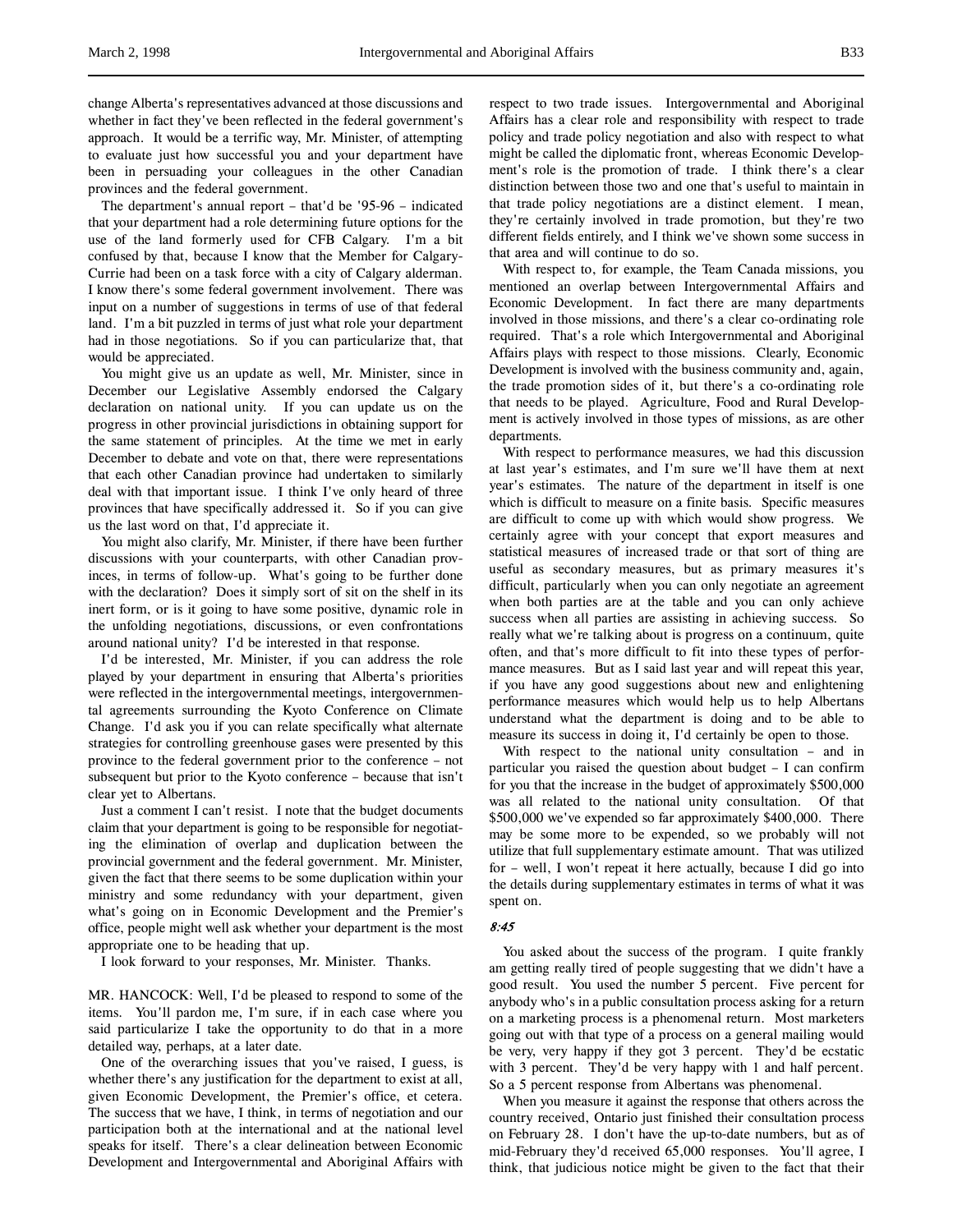population is significantly larger than our population.

So the return from Albertans and the interest of Albertans in this consultation process was really quite phenomenal. If there's anything in your questions tonight that I would take some umbrage at – and I really shouldn't – it's the question that Albertans weren't interested or involved in the national unity consultation process. They really were, and they were to a very high extent.

We also were able to conduct that consultation process on a basis that was quite efficient in terms of the amount of money that was spent. British Columbia has budgeted \$1.6 million for their process. They had a large committee of members which did some traveling. Quite frankly, again if you look at the documents from across the country, you'll find that many jurisdictions copied the Alberta document. We were the first ones to produce our document and get it out. Ontario, Saskatchewan, B.C., many of them, if you look at our consultation document, really adopted the format and the process that we used. But they're spending in B.C. about \$1.6 million, and they had 45,000 submissions, again with a population larger than Alberta's. Saskatchewan had a \$600,000 budget, and they had 21,000 submissions. Manitoba had about 13,000 submissions. Nova Scotia had 385 submissions. Prince Edward Island had 15 submissions.

Across the country there were different ways and different means of implementing the consultation strategy, but I think from looking at the numbers of the responses we had and the minimal amount of dollars, relatively speaking, that we spent, we had a fantastic process and we had a great engagement by the public of Alberta. So I just want to put that to rest, and hopefully this will be the last time you talk about the amount or the size of the return. If you want to measure it in terms of the percentage of Albertans participating or the percentage of people responding and try and diminish the value of what was accomplished last fall, I would really ask you to reconsider.

With respect to the social policy framework and the social policy process, in particular you mentioned the dispute resolution mechanism. What has been happening is that Alberta and other provinces have been working together on this whole question of the social policy framework, and that does include health policy. There's been significant good work done between the provinces and agreement between the provinces. In fact, a report was presented at the annual Premiers' Conference last summer, and there was unanimous agreement between the provinces and the territories with the exception of Quebec declining to sign on at that point in time. They indicated some fundamental agreement with the issues that were raised. Their concern about signing on to the agreement essentially was one of not agreeing that the federal government had any role to play in social policy, so they declined to agree to the overall report. But there's been significant progress over the last two years in that we now have the federal government engaged. In December at the First Ministers' Conference was the first time that the federal government has agreed to come to the table to talk about social policy issues and the interrelation between the federal and provincial governments relating to social policy issues.

The first time that the whole discussion of how we resolve disputes between provinces and between the provinces and the federal government is now at the federal/provincial table, so I take that as significant progress and look forward to some resolution of that, hopefully within the time frame that was set out by the Premiers and the Prime Minister, by July. That would be extreme progress compared to what we've seen in the past, but that's the time line that the Prime Minister and the Premier have set, and we're certainly ready, willing, and able to be at the table to try and achieve those.

Going back to the Calgary declaration, you asked what else would be done with the Calgary declaration and about what progress had been made. Most of the provinces have now dealt with the Calgary declaration. Ontario's process concluded at the end of February, and they will be reporting. They will likely have a resolution in their Legislature before the end of March. British Columbia's committee reported in mid-February, and again, they hope to have a resolution in the House in March or early April at the latest. Newfoundland, Prince Edward Island, the territories all proceeded before us with their resolutions. Saskatchewan had a session after us in December and dealt with their resolution. So the process across the country is going ahead. Manitoba had their report, and their resolution will be going into their House in mid to late March. Nova Scotia will be slightly delayed, I guess. Their committee reported in mid-February, and now they're in the midst of an election, so it won't be until after the election. They likely will be the last jurisdiction to report.

I've had ongoing and constant discussions with Stéphane Dion, the federal minister, relative to the Calgary declaration process. It's my expectation, given what he said and not to pre-empt him, that the federal government will have a look at the resolutions that have come from across the country and do some form of resolution on their own, acknowledging the benefit of the process and the value of the Calgary framework.

Across the country most of the jurisdictions have approved the Calgary framework as a set of principles, some with modest amendment. For example, in Newfoundland they deleted in I think clause 4 the term "gift of" as it relates to the contribution of aboriginal peoples, et cetera, because that was indicated by aboriginal peoples to be offensive language. That was not the intention the way it was drafted, but certainly it wasn't suitable to continue with it after that indication. The Northwest Territories put a whole framework around it in terms of its expectations. So as was intended in Calgary on September 14, there's been discussion around the elements in the Calgary framework, and people have come forward with their concepts and ideas as to what should be added to it or subtracted from it. There's been a considerable amount of work.

The challenge now in terms of going forward is how we can continue to communicate to the people of Quebec the benefits that we see out of Confederation. The Calgary framework will be one element that can be utilized in that process, but quite frankly, at the present time our major push in that direction is showing that federalism works through achieving some results with the social policy framework, trying to demonstrate that the country works best through negotiation, through the internal trade agreement, for example. I could mention that significant progress I think has been made in that area even recently.

I'll move to the internal trade question that you asked, because it is important. Internal trade has been a particular challenge for Alberta. As you're well aware, Alberta has championed open borders across the country and internationally, quite frankly, because we believe that we can trade and participate in the world and in the global economy with the best of them, that it's not a threat to us. But other jurisdictions haven't shared that same degree of challenge and that same degree of preparedness to challenge the world markets. Particularly, our neighbour to the west has been reluctant, to say the least, to enter into the agreement on the MASH sector.

# 8:55

We achieved, I think, a great step forward on February 20 in Ottawa when we had a meeting of the committee on internal trade and got an agreement from British Columbia that the MASH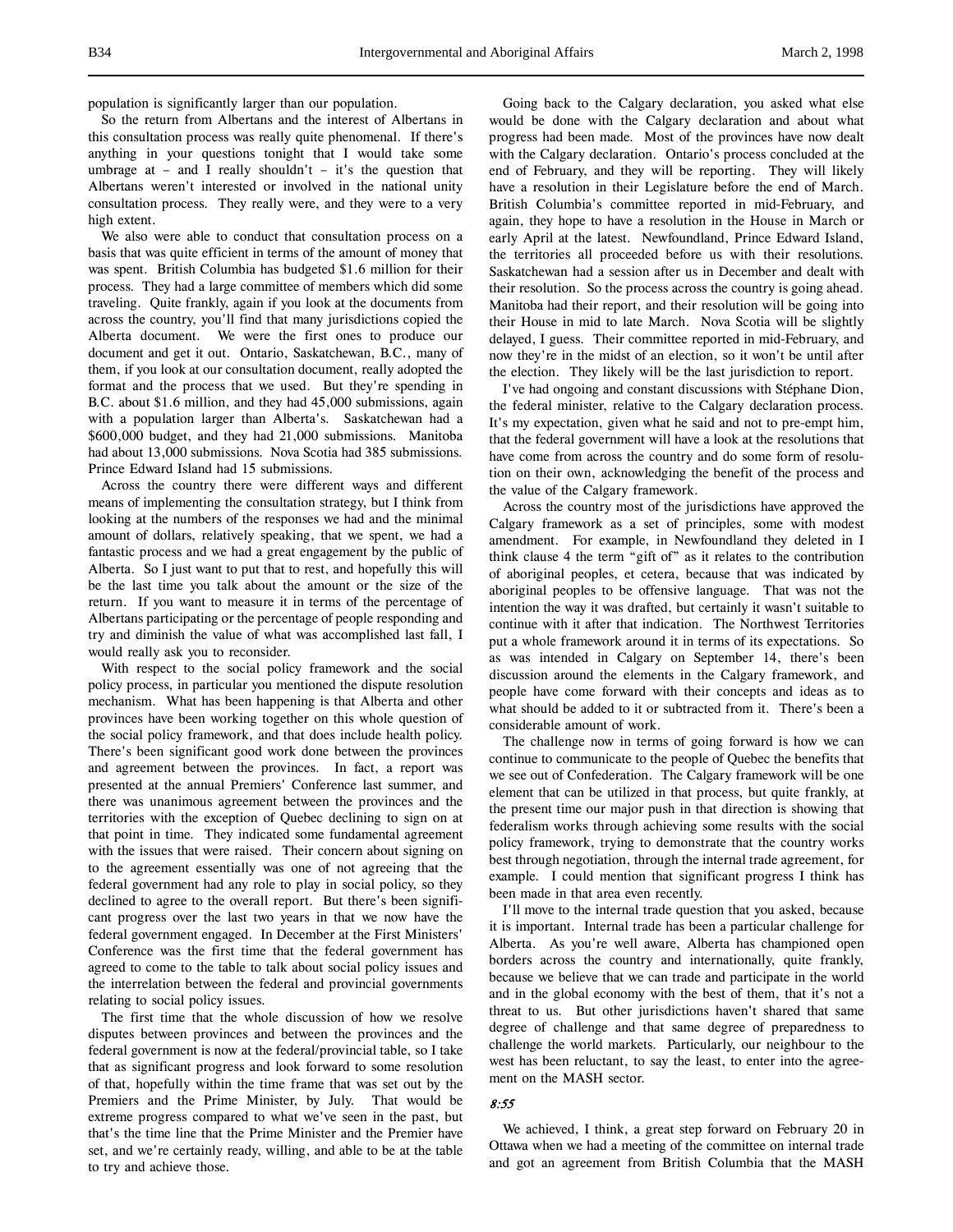procurement appendix could be added to the agreement. The internal trade agreement has been hampered over the years by the fact that it's a unanimous agreement. It's one which is amended by consensus, which means that everybody, essentially, in this context has to agree. Up until now B.C. has not agreed to the MASH sector being added, even though the principle of having it in there was in the agreement and that it was just the time frame for negotiating it that should have been undertaken.

So what should have happened in 1996 has now finally happened. B.C. has agreed that we could put the MASH annex into the agreement, that it will apply to all jurisdictions other than B.C. We hope that B.C. will see the benefit of it in the fullness of time and will adhere to it as well. The benefit of adding the MASH sector in as we did is that we didn't have to in essence break the internal trade agreement – go outside the internal trade agreement to make a separate agreement between all the provinces that wanted to do it – and basically destroy the concept of the internal trade agreement.

There's other progress being made. Alberta has chaired the energy chapter, for example, and the energy chapter is going to energy ministers this spring, may even be in their hands now. It will be going to their energy ministers' council in either late June or early July, I believe, and presumably, as we're not aware of any holdups on it at this stage, it will be going to the Premiers in August. So there has been progress made, but as you may appreciate, because you alluded to it, sometimes it's painfully slow. That's why, again, it speaks to the need for having some constant effort put into this and having clear direction from the government that we want to go in this direction. We have in our Intergovernmental and Aboriginal Affairs department some very, very good talent who have been strongly involved in the trade negotiation and trade policy issues both with respect to internal trade and with respect to international trade. I believe that really adds to the Alberta government's position in terms of being able to pursue those objectives on behalf of Albertans.

Mr. Chairman, I think perhaps I'll leave it there for now so I can get other questions on the table that others may wish to raise. I'll review my notes and see if there's anything here that I've missed that I might be able to add to, and I can answer of course any of the ones I've missed in writing later.

### THE CHAIRMAN: Thank you, Mr. Minister.

The next one is Calgary-Cross. The hon. Member for Calgary-Cross.

MRS. FRITZ: Thank you, Mr. Chairman. I would like to begin by thanking the minister for the sensitivity and the interest that you've shown in aboriginal issues. I've been watching that over the past year, and quite frankly, I've been very impressed. I've noticed that you've raised considerably the profile of aboriginal issues, and as well I've watched a far more co-ordinated approach. I say that even in keeping with how you changed the name of the department from Federal and Intergovernmental Affairs to Intergovernmental and Aboriginal Affairs. That alone said to the community, not just symbolically, that you were truly interested in aboriginal issues.

One area that I know we've talked about in the past and I continue to be interested in is the whole issue of the report of the Royal Commission on Aboriginal Peoples. That report, as you know, was in place calling for significant changes in government relationships with aboriginal people. We noticed that the first response was, I think, about eight weeks ago, at the beginning of January – Pearl, you could correct me if I'm wrong – when federal Minister Stewart had made a strong statement about the

royal commission report. Well, actually she unveiled a statement of reconciliation for aboriginal people that had been in residential schools. At the time, she announced significant funding. It was \$350 million for healing initiatives for aboriginal people.

Just prior to Christmas I had been to a workshop in Lethbridge where there were 250 people from different First Nations that attended, and it was in regards to residential schools. Quite frankly, it took my breath away, the horror that they publicly stated had happened in the schools. I was pleased to see this funding was allocated through the federal government. Not only was the \$350 million allocated, but also there was I think \$245 million allocated for other programs. Those programs included the aboriginal Head Start. We've heard in the past that aboriginal people lose their language. It's not written, and there's no other country to go to to find that language, much like can happen with people from other countries, that can go back to their homeland to learn the language if it's truly a lost language. But with the aboriginal people that's not able to happen. The funding is in place for a number of those initiatives.

I also understood, Mr. Minister, that of the \$245 million, half has already been allocated. I saw that as being quite problematic for us as a provincial government. My question on all of this, with the residential school funding and with what's happened with the statement of reconciliation, goes back to last year to your annual report. In the report it had stated that the royal commission's

lengthy report is being reviewed closely by governments, Aboriginal groups, and the public with a view to acting on those recommendations which are felt to be of most practical assistance to Canada's Aboriginal people.

I heard in your opening statements that you would wait to be invited to the table in order for that action to occur. I'm not sure I heard that quite right. I'd like you to please comment on that.

Also, if you could comment on whether or not you will endorse the Royal Commission on Aboriginal Peoples report and as well Gathering Strength, Canada's aboriginal action plan, that was unveiled in early January.

Thank you.

## THE CHAIRMAN: Hon. minister.

MR. HANCOCK: Thank you. Those are some very important questions, because people, particularly aboriginal people, have been waiting for a response on RCAP for a long time. It was a very lengthy consultation process, a very expensive consultation process, and then the screen went blank for a good year while we waited to see how the federal government would respond. It was important that we wait for the federal government response because the responsibility primarily still lies with the federal government with respect to the vast majority of the areas that are encompassed in this report.

Although the report did call for a significant restructuring of the roles and responsibilities and a new understanding, in order to implement that, there had to first be a response from the federal government. So we were very pleased that the federal government did finally respond in January of this year. We had had a meeting with provincial and territorial ministers responsible for aboriginal affairs and with aboriginal leaders in November in Saskatoon, I believe. Coming out of that meeting, one of the things that the aboriginal leaders and the ministers all called for was for the federal government, in fact for the Prime Minister to call a meeting relating to the outcomes from RCAP and to deal with it. They declined to do so but started off with a response in January which was, I think, significant.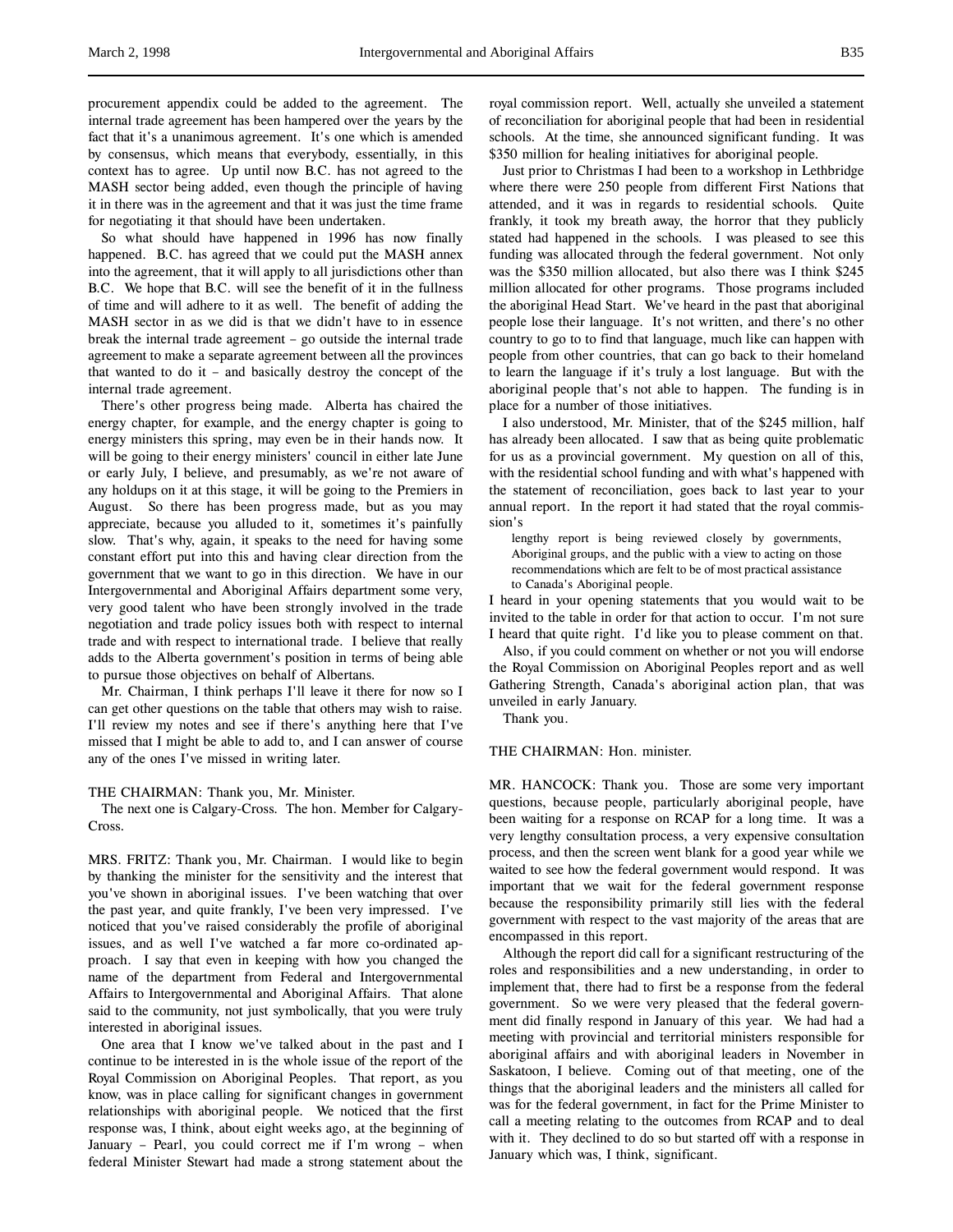The question about Alberta being invited to the table only speaks to our respect for the fact that this is an aboriginal governance issue and an aboriginal peoples issue primarily. In the past on many of these issues they have indicated that they want to deal directly with the federal government on a government-to-government basis. At times they have not wanted us to be at the table for some of those discussions, and we respect that. We respect their right to have a say as to who should be at the table on what issues.

## 9:05

Nonetheless, we continue to be engaged in the discussion because it's very important for Alberta and for Albertans and very important for aboriginal people living in Alberta that there be a role the provincial government plays in helping to determine what we can do to develop self-reliance particularly, how we can help them to develop their communities on a sustainable basis, and we indeed have reorganized the department to put an emphasis on economic self-reliance initiatives. It's particularly important when many of the First Nations in the province live in areas which are impacted by natural resource development, and of course natural resource development is a purview of the province. So there's a significant role for the province to play, but in some of the negotiations it's important that we not push our way into the discussion but rather wait until we're invited to the discussion.

It's hard to endorse the report of the Royal Commission on Aboriginal Peoples because of its size and breadth and the vast scope that it embraced. There are many things in that report, and we've done a comprehensive survey of what each department in the Alberta government is doing and asked the departments to look at the recommendations of the report to see whether we're doing something in that area already, whether we think we should be doing something in that area, or whether we don't think we should be doing something in that area. So we're in the process of compiling that and developing some responses in that area, but it wouldn't be fair to say that we could agree with or endorse the whole report. There are just some things which are beyond our scope and beyond our ability to deliver on, so it wouldn't be fair or reasonable for us to say, yes, we agree with everything in the report, when there are some things that just are not able to be delivered.

With respect to the \$350 million so-called healing fund, one of the interesting developments and of significant importance to Alberta is that the federal government has announced the fund, but they haven't announced how it's going to be used. That's to be developed in participation and co-operation with aboriginal peoples. Specifically, they've indicated that they will be working with the aboriginal leadership across the country in determining how that money can best be used.

One of the important concerns relative to Alberta is that we haven't had a cohesive aboriginal leadership coming out of Alberta, in terms of Alberta chiefs not playing a significant role in AFN in the past. We've had organizations on a treaty basis, but there hasn't been in the past a coming together of all the chiefs to say: this is what we're doing with respect to Alberta. So that causes some concern in terms of the ability of aboriginal people in Alberta to have access to those funds and have input on how those funds should be spent. When the federal minister was in the province in January specifically relating to the initialing of the Loon River agreement, she also met with chiefs in Alberta. There was some significant progress at that time, I think, towards developing a cohesive organization which could respond to and participate in the development of programs to utilize some of that \$350 million on behalf of Alberta aboriginal people.

With respect to some of the other money in the program, I think it would be fair to say that some of that was really announcing again what had been announced before, so there's some disappointment in terms of that. But I guess to put it in a better light, it was an attempt to put together the whole package and show that there had been significant progress made. I think there has been significant progress made. I think the spirit which has been shown by the federal minister, certainly in the meetings that I've had with her now and talking about having another meeting of aboriginal affairs ministers and talking about looking at solutions rather than all of us sort of going back to negotiating positions and guarding our turf, has been an important shift in focus, and I look forward to that.

#### MRS. FRITZ: Thank you.

THE CHAIRMAN: Okay. Thank you, Mr. Minister. The hon. Member for Edmonton-Centre.

MS BLAKEMAN: Thank you, Mr. Chairman, and welcome, Mr. Minister. Just three catch-up questions related to your response to some other questions.

I think my take on the question about the 5 percent response on the unity surveys is not whether that's a good response or not but rather whether there was value for money spent. Perhaps I might gently say that perhaps you doth protest too much. I don't know that it's helpful to do a comparison to other provinces. We're looking at value for money in our own province.

Okay. You asked what were performance measurements that might be considered more useful. If I might suggest, I think what we're looking for is the benefits that accrue specifically to Albertans from the programs and agreements that your department is responsible for. So it's not the number of agreements that are signed that are of interest; it's what economic benefits are derived from those agreements or the effectiveness of whatever the agreement was meant to be rather than just the number of agreements. So I hope that's helpful.

Another question around the European Union privacy directive. Perhaps you want time to check into this and respond in writing, and that would fine. We have \$1.1 billion worth of trade under these agreements. We have a directive that says that we won't trade with nations that don't have the appropriate privacy legislation in place.

### MR. DICKSON: Legislated privacy protection.

MS BLAKEMAN: Legislated privacy protection. I'm getting prompted by my colleague. Thank you.

Specifically, what is the department doing around this? Obviously, there's a time line involved here. We need to have our ducks in a row, and I guess that we're expecting privacy ducks to be in a row in other countries. So where are we with this, exactly, and what's being done?

Okay. Still on international trade – and I know this was touched on briefly by my colleague from Calgary-Buffalo – I note that the Economic Development Authority has set up an external trade task force and has announced that it will develop goals and plans for all trade missions carried out by the ministers or by the Premier. So, again, I am questioning why we have both the foreign offices and the Economic Development Authority and your department doing the same thing. I understand that you're saying that one group does the diplomatic aspect and the other does, specifically, the promotion of trade. They're so close. I'm wondering why you can't just have officers that are responsible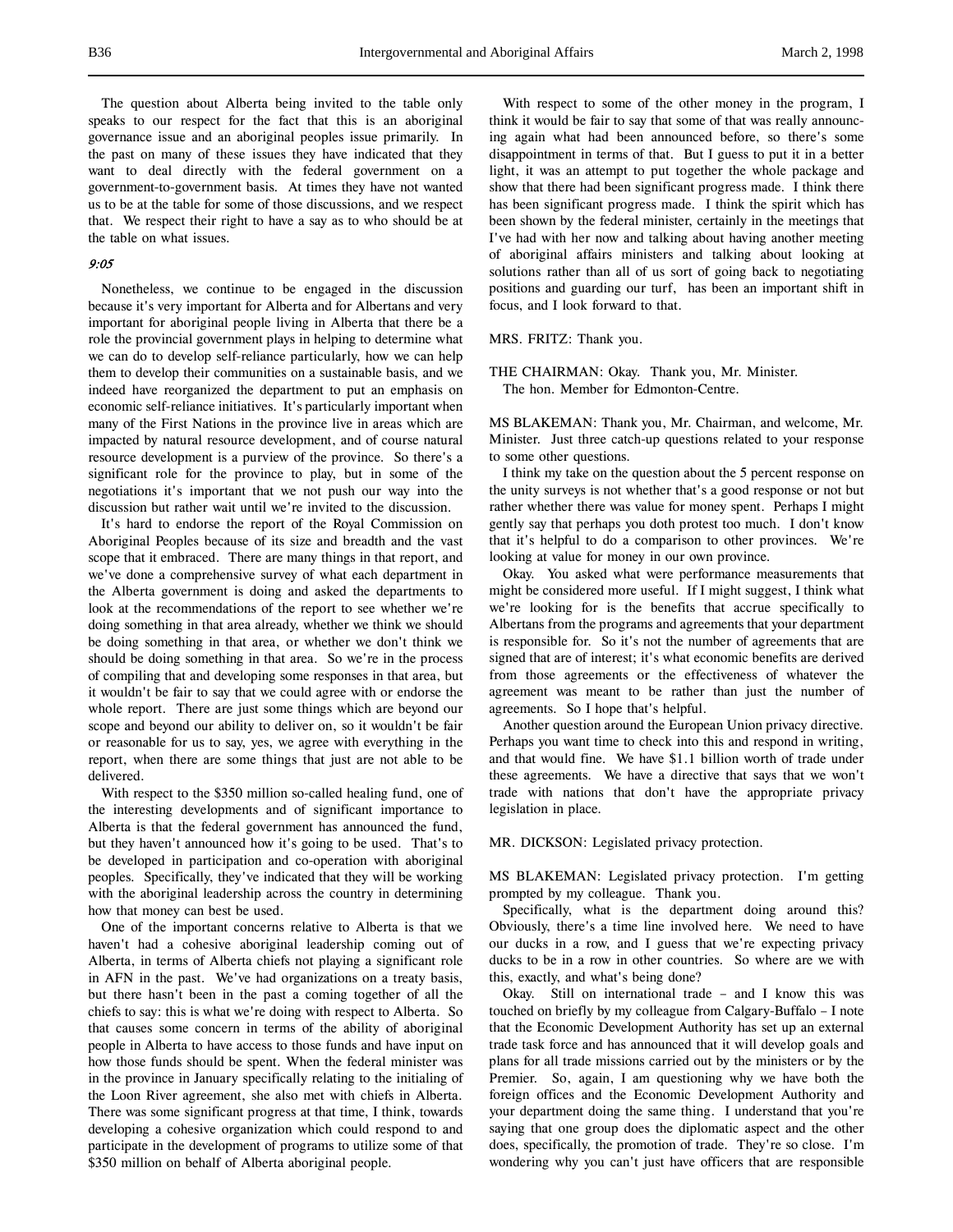for each of those in one department, approaching this in a more streamlined way. I'm wondering if that could then lead to a downsizing or a streamlining in the department, seeing as these are already being performed by the other departments and agencies.

Around the national unity I note that although there are experts in the department that were responsible for advising the government on national unity, the Premier also convened a panel of university professors to advise him specifically on issues concerning Quebec, which confuses me a little seeing as they're supposed to already exist in the department. So I'm wondering if the Premier was not satisfied with the advice that he was getting through the department. He had a group of advisers in the department specific to this, and he sought additional expertise from outside of the department. Why did he go to two different places to get this when he had specific people dedicated to this in the department?

I'm also wondering what is the current status regarding our Ottawa office. Has a new executive director been appointed since the former director moved to the position in the southern Alberta Premier's office?

### 9:15

In the business plan, which is in the Agenda for Opportunity, page 271 is saying that the department is pursuing Alberta's strategy in changes to Alberta's social and fiscal policy and a rebalancing of responsibilities in the area of environment, federal spending power, federal tax policy, and internal trade barriers. Could the minister comment on his goals in each of these areas and what specific changes he hopes to achieve? Again, those are the areas of environment, federal spending power, federal tax policy, and internal trade barriers.

I'd like to move on to aboriginal affairs. For references, could I direct the minister to the ministry business plan, pages 269 to 277, and in the estimates, pages 245 to 257. I can give you specifics as we go through them.

Under the aboriginal self-reliance initiatives, which is 1.0.6, I note that the budget is the same as last year and the business plan goal 2.1 is "increased self-reliance of Aboriginal communities." So what self-reliance initiatives are being funded, and could we have some examples of that, please? Could we also have some examples of how aboriginal communities are being helped to participate in local economic development.

I know that some companies – Syncrude is the example that springs to mind. It has taken a lead role in employing aboriginal people. Is the department doing anything specific to approach other companies to encourage them or to assist them in finding ways to encourage aboriginal participation in their workforces? It's an excellent program from Syncrude, and I'm wondering if there are other ones that we can get happening.

In the business plan on page 272, goal 2.1 referring to grants, what types of projects receive grants to encourage self-reliance? Still in the business plan, the performance measures on page 276. The performance measurement is the "number of Aboriginal communities/organizations delivering sector specific" measures. How is the success of programs and assistance measured?

How does the work of your Department of Intergovernmental and Aboriginal Affairs relate to the work of Family and Social Services with respect to giving aboriginal people more responsibility for child welfare services? You did speak about that in your opening remarks, but I'm looking for the specifics of what the two departments are doing and how it's intermeshing, particularly around the child welfare services. I know there was a real commitment that one of the four pillars in the redesign of children's services was to have been aboriginal participation. Was your department involved in that, and how?

Is Intergovernmental and Aboriginal Affairs working with the Department of Justice to improve justice services for aboriginal people? In particular here I'm referring to Judge John Reilly stating that criminal cases are being dismissed because when people are living on reserves, they're unwilling to testify because they're afraid of repercussions from family members on the reserve. So what work has been done specifically there between the two departments?

Under aboriginal relations, line 1.0.7, I notice there's a budget of \$2.6 million. It's the same as last year. What parameters have been developed for Alberta's participation in self-government discussions? That's referring to the business plan goal 2.2.

I'd also be interested in hearing about initiatives that have been undertaken that are related to aboriginal self-government. How does the province see its role in the self-government initiatives? The federal government carries the prime responsibility for that, so where exactly does the Alberta government fit into that? What's its responsibility and accountability? Being always interested in public participation and an accessible process for that, what is the province doing to ensure that affected parties have opportunities for input?

I notice that in goal 2, "to enhance Alberta's relationship with Aboriginal people," there are some performance measurements to assess the success of this. When will we see the outcomes of these measures? Will they be collected this year? Therefore, does that make this year's collection of that data the baseline that we build from?

We know that the ministry conducted a comprehensive client survey in 1995 and developed baseline data for future surveys. That's contained in the business plan, 1997-98 through 1999- 2000, specifically on page 183, attachment 3. What was the response of the Intergovernmental and Aboriginal Affairs' client survey with respect to aboriginals? Have the results been published? If so, where? If they were not, then could you please release the results? We know that the government intends to continue with these client surveys. My question is: will the same client survey that was conducted in 1995 be conducted again this year, or will a new one be developed? If so, what are the elements involved in that?

Where will the record of key Aboriginal Affairs' achievements be published? Will it be in the department's annual report? This again is referring to goal 2's performance measures and outcome measures.

Moving on to aboriginal land claims, specifically 1.0.8, I remember that in your opening remarks you said that the additional money that was approved through supplementary estimates was to finance the Loon River Cree band settlement. It seems that the decision is to put the money needed for land claims settlements in through supplementary estimates, so my questions are: how many land claims are currently being negotiated, with which bands, and which claims might be settled this year, in which case we'd be expecting to see those figures coming up in supplementary estimates? How many claims have been settled since 1993, and what has this cost the province? As well, does the minister have a list of achievements?

Still on land claims, what progress is being made on the Alexander First Nation? Has the settlement been finalized? The minister has indicated – and I'm quoting here from Hansard, February 17, 1998, page 399 – that he's

ready, willing, and able to sit down at any time to discuss land claims negotiations on a basis which is appropriate for the people of Alberta and consistent with settlements that have been made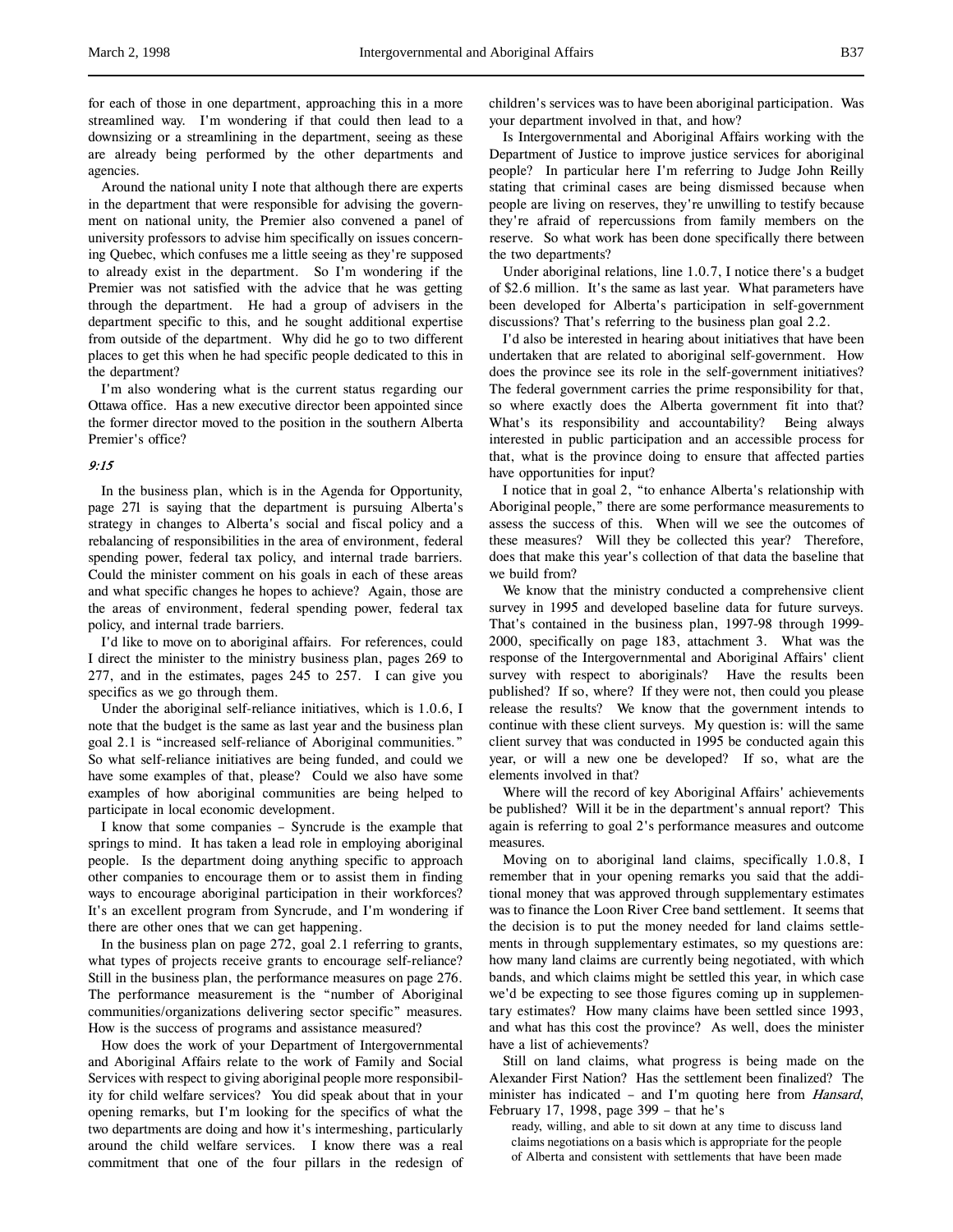with Woodland, with Loon, with other nations in Alberta. We're certainly prepared to deal with the Lubicon at any time and have discussions with them.

Have you told the Lubicon band this directly? Are you in discussions with the federal government about speeding up these discussions? This claim I can remember from way back when. I'd be interested to see if there's any specific movement on this one.

Moving on to the Métis Settlements Transition Commission – and we had Bill 17 introduced today. It was very interesting to read through that. The budget at 2.0.1 is the same as last year. Does this mean that the commission will remain fully active? I thought I understood that the commission would be winding down its activities as the settlements became more independent, but the budget item is the same. Does that mean that it's going to stay at exactly the same level of operation?

## 9:25

The legal costs in aboriginal matters are now the responsibility of Intergovernmental and Aboriginal Affairs rather than Justice. How much was paid in legal costs in 1997-98, for how many law firms? Could you tell us specifically which firms?

AN HON. MEMBER: No.

MS BLAKEMAN: The anticipated legal costs in 1998-99?

## AN HON. MEMBER: Watch out.

MS BLAKEMAN: Thank you. That was an interesting question that got slipped in there.

The Métis Settlements Appeal Tribunal, 2.0.2. This has a slightly higher budget. What we're looking for is: how many appeals were held last year in each category?

How much time have I got? Three minutes? Okay. Thank you.

Moving on to Métis settlements funding, 2.0.3, again the budget appears to be similar to last year, and as an interim measure the government is moving to an alternative funding model. This is referred to in Bill 17. Is it known how long this alternative funding model will be in place?

One of the goal 2 performance measurements is the "percentage of self-generated revenues as part of Metis Settlement budgets." What is that figure for 1997-98 for each of the settlements, and what are their targets for 1998-99? How much funding is expected to be required when we change to the matched funding system? Will that result in a decrease in your budget?

Goal 2 performance measures, intermediate outcomes: "MOUs, protocols, framework agreements and other process arrangements negotiated and implemented." Could we have a list of these for 1997-98, or will there be a complete list in the department's annual report?

Still on goal 2 performance measurements, secondary indicators: "Socio-economic data for Métis Settlement residents." Where is the socioeconomic data for the Métis Settlement residents? Is it the intention to publish this annually? Which year is the baseline, and what material is available so far?

Those are the questions that I'd like to bring forward tonight. I look forward to your response, a written response if you are not able to give us the full answers now.

MR. HANCOCK: I'd certainly like to take the opportunity to deal with a number of the questions that you've raised tonight. First of all, having said that I hoped not to have to mention the national unity consultation process again, I have some concern with your saying: "doth protest too much." I think what I was merely trying to emphasize was that we ran, on a co-operative and nonpartisan basis with input from all three parties in the House with respect to the content of the consultation document and the form of how it was to be proceeded with, I think a very efficient and effective mechanism whereby all 83 constituencies were able to be consulted and constituents in them had an opportunity to have input into the process. The high degree of response that we got and the high degree of participation by Albertans in that process demonstrated the effectiveness of the process.

The comparison that I was making to other provinces wasn't to show how effective and efficient we were particularly, although it does tend to show that. It was more to show that Albertans were engaged in the process in a manner which wasn't, quite frankly, anticipated by the media that we would be engaged in. So my reaction to the 5 percent remark was more as a result of that being the process by which the media particularly tried to denigrate the extent to which the public of Alberta were engaged in the discussion and wanted to be engaged in the discussion. So I think there was tremendous value for the money spent.

As with any process, you can always improve it. We could have used improved distribution methods. It might have been a little bit more costly, but it would have also been a little bit more effective perhaps, and there are other ways that the process could have been improved. Overall the feedback that we've received is that it was an effective process. It was one of the best consultation processes that has happened over the course of the discussions around national unity during the last 10, 15 years that we've had them, and certainly more Albertans had an opportunity to participate.

With respect to performance measures, it would be nice to be able to delineate benefits specifically which accrue to Albertans as a result of engaging in international diplomacy and working on governance projects, working on international trade policy agreements, but as I tried to set out in response to your colleagues, that is very difficult to specifically do. It's difficult to say that we signed a contract here and it's worth \$1.8 billion. That's easy to do on the marketing side, the economic development side, but on the intergovernmental affairs side, where we're talking about trade policy issues, it's much more difficult to actually sit down and say: we have a benefit today that's quantifiable from the efforts that we put in yesterday. Nonetheless, it's still important to try and do that, but we consider those to be secondary measures rather than primary measures of our performance. That having been said, we believe that it's still very important to develop those international relations and those working relations with some national governments in other countries, with individuals involved in other countries, because it's those relationships and that relationship building which helps to develop the baseline or the table on which trade can happen.

I attended a discussion, a think tank in Alberta last fall, and Gwyn Morgan was speaking at it. One of the things that he indicated that I think was a very thoughtful discussion of this area was that we are a natural resource based economy right now, and for now, a natural resource based economy has been a good thing. It's been our advantage in the world. But as we move into a services- and a technology- and an information-based economy, we will lose that advantage in the world. So we have to determine what it is that we're going to be able to sell in a global economy. What is it that's going to give us a competitive edge?

We have in Canada and particularly in Alberta – this was his thesis – a society where we have people from all over the world. We have an ability to get along in a very cosmopolitan society.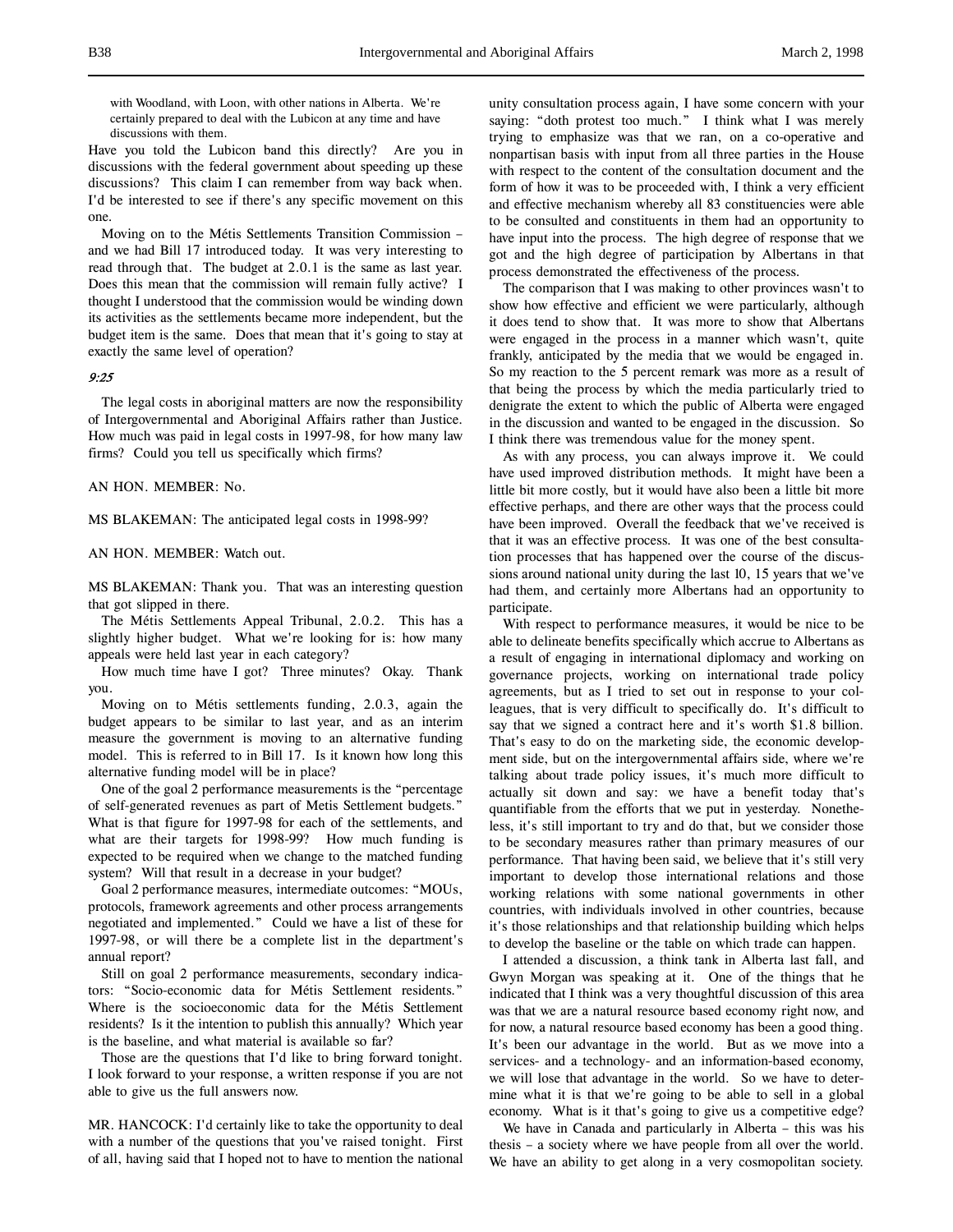That gives us an advantage which isn't seen in the same way in other societies, such as the United States – they don't have the same type of relationship – or Great Britain or in some societies such as Japan, for example, where they don't have that same mix of people; they don't have friends and relatives all over the world. Our international relations program helps to build on that advantage that we have, to build those relationships around the world.

We had a trip to South Africa in January where one of our colleagues went to South Africa on a CIDA project and agreed to an expansion of that CIDA project for another year. We're dealing with governance issues with respect to setting up some national governments in South Africa which they haven't had before. Quite frankly Alberta is one of the few governments in the world that CIDA can look to for that type of expertise. What does that do for us in terms of back home in Alberta? Well, what it does for us is it builds some relationships; it builds some longterm trading bases; it builds some opportunities which our businesses and our people can take advantage of over the long term. But in terms of performance measures, it's difficult to come back and relate that to a specific quantifiable increase in the amount of trade that's happened. Nonetheless we continue to try and do that.

With respect to the question relating to the Quebec advisory committee, I'm somewhat surprised at the question coming up again. The Quebec advisory committee is not a new committee; it's been around for a number of years now. Its genesis was when the Premier invited some of the academics who had been talking in the public media about Quebec, about policy relating to Quebec, about what we should be doing and what we shouldn't be doing. He took the opportunity to invite those commentators, those academics, to come and sit around a table and provide him with that advice directly, which can only be seen as a very advantageous process. Just because you have a few people who give you advice doesn't mean you should shut your ears to all the advice that can come from other directions. I would think that someone who is a member of the opposition would clearly want government, the Premier to be listening to good advice from all quarters. That's what we're doing with respect to the Quebec advisory committee. The fact that we have some very, very good people in the Intergovernmental and Aboriginal Affairs department who are capable of providing us with high-level advice and highquality advice doesn't mean for a moment that we stop looking to all those who are interested in a particular topic and who are able to provide particular insights.

## 9:35

With respect to the Ottawa office, we haven't appointed and won't be appointing a new executive director, although I'll have to check on that. I'm not big on titles, so I'm not sure exactly what we call the person who's operating in the Ottawa office at the present time. We still have an office location there. We gather information there, and it's provided to all departments of government that want to have access to it.

With respect to the aboriginal affairs side of things and the question about self-reliance, what we're doing with respect to selfreliance is a number of different initiatives. They broadly range from direct involvement through what's called the CLOEEP program. I did have a piece of paper where some of this was written down, but I've put it someplace. So I'll give you more detail later.

So small grants to communities that have specific programming initiatives to broader co-ordination or encouragement to companies and industries to involve aboriginal people in their natural resource development programs and initiatives. Our ministry some years ago was involved in encouraging an economic development council of CEOs and aboriginal affairs departments of companies that are doing business. There has been some really phenomenal movement, I think, in that area. I had the opportunity again to meet with that particular group with the federal minister when she was in town in early January. To see that there is actually very strong progress being made by companies and recognizing it's not appropriate simply to hire aboriginal people for the sake of saying you've hired aboriginal people. It's absolutely important that they involve them in the development of their own communities and in the traditional land areas and indeed in the area in which they're living. That's happening, and that's happening in a big way and in way that we don't talk often enough about or much about in Alberta. We need to do more of that, to tell people what's happening.

With respect to Family and Social Services issues and Justice issues. [remarks in Cree] Did I get that right, Pearl?

The bottom line with respect to Intergovernmental and Aboriginal Affairs is that we're not a program delivery department. We're very much a policy and co-ordination department. So it's our responsibility to ensure there's an advocacy role undertaken so that when Family and Social Services, for example, is delivering programming, we make sure that programming takes into account the needs of the aboriginal community and the aboriginal people in Alberta and particularly takes into account the special needs of those communities because of the lower socioeconomic standards that are exhibited in those communities.

The same would be true of Justice. Aboriginal affairs is not about to go out and start delivering Justice programs. That's the role of the Department of Justice, and as was indicated by your colleague earlier, it's important that we not start engaging in overlap and duplication. So we're not about to go out and initiate Justice programs, but we very much are interested in advocating to Justice the need to be actively involved, as they are, in looking at areas where programming is needed and taking into account the special nature of the community when they're designing programs.

With respect to land claims: how many have been negotiated since 1993? It looks like there've been five negotiated since 1993. That would start with the Janvier and Tallcree settlements which were concluded in 1993, the Alexis settlement which was concluded in 1995, and the Alexander agreement in principle and the Loon River agreement in principle. The Alexander agreement in principle was concluded in 1996. We hope to have an answer to your subsequent question, final agreement in place with respect to that this year. There have been some very difficult issues that had to be cleared out of the way with respect to third-party interests and those sorts of things. That's a significantly different claim. So, hopefully, that one is on track for conclusion this year. Of course, the Loon River agreement in principle was signed this year, and we hope to have the final agreement in place this year, again assuming that some of the third-party interests can be cleared out of the way.

With respect to claims under negotiation, there are three claims currently considered to be under negotiation: two of them, Fort McMurray and Salt River, the third being the Lubicon claim you alluded to. I did indicate in supplementary estimates that we were ready, willing, and able to get to the table with respect to the Lubicon settlement. Yes, I have spoken with the federal minister indicating our interest in having that particular land claim, as with all the land claims, moved ahead, but particularly that one and those in Treaty 8.

I was in Little Buffalo in November and did meet with the chief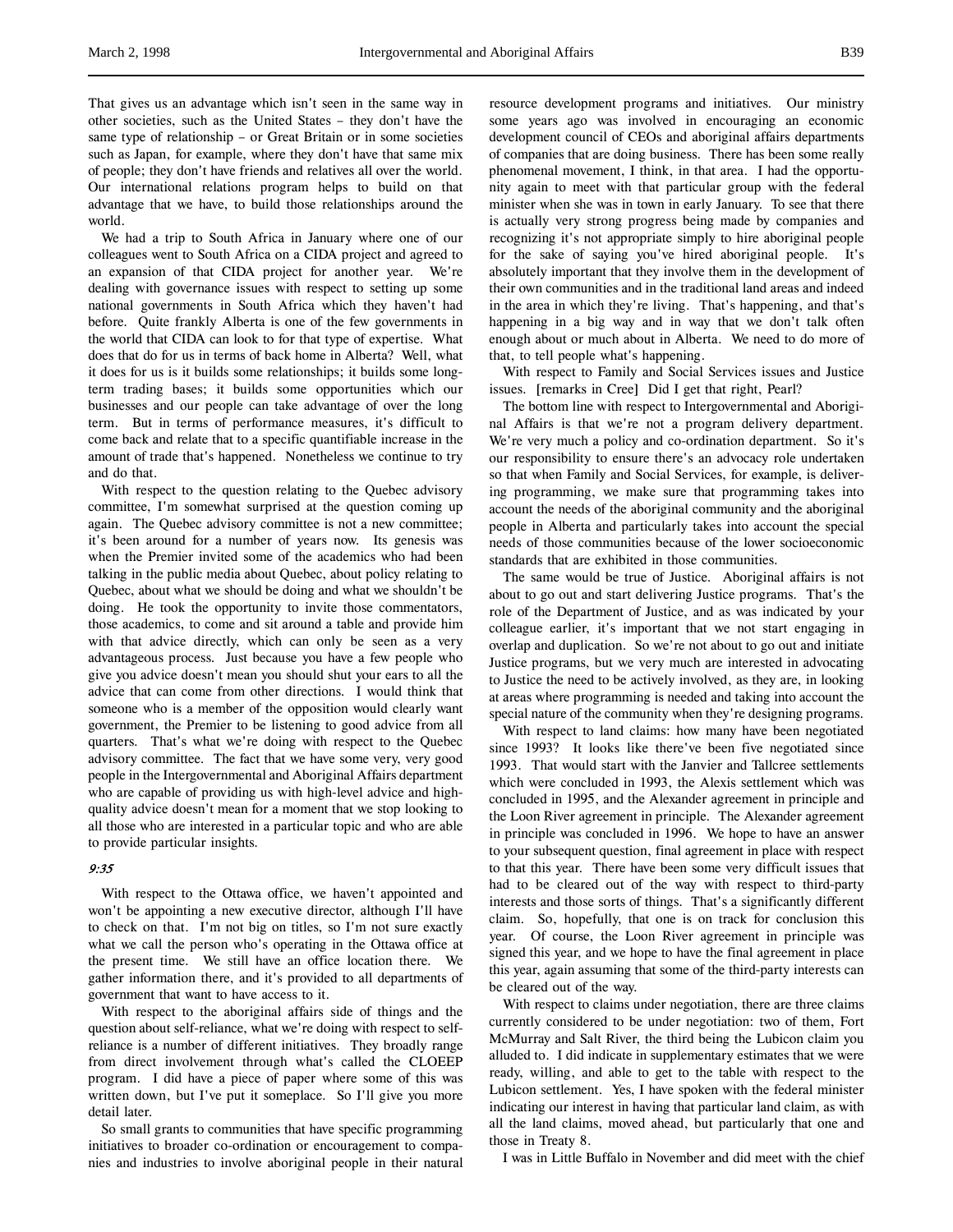at that time. We've indicated we were interested in moving ahead with discussions on that particular claim. I would also repeat what I said in supplementary estimates; that is, that we have to conclude any land claims on a basis which is reasonable and equitable to all parties, including the people of Alberta. We would be hoping to look forward to a settlement of that claim on a basis similar to the other claims that have been settled in the province.

With respect to the Métis Settlements Appeal Tribunal, there were 64 files for formal appeals filed last year. The tribunal issued 12 written decisions: six involving disputes over ownership of interest in land, one involving membership, and five regarding land access and compensation appeals. They also issued 12 surface rights orders involving 49 existing orders, establishing new compensation rights, amending the parties to them, and in one case terminating an order.

In addition to those, though, you asked for specifics, so I gave you specifics. But it would be important to emphasize that the role of the tribunal is broader than simply those individual hearings. They're working on a mediation process which is going to be, I think, in the future very important for settlements, to be able to have a mediation process which is sensitive to the communities and operates within those communities. In fact, I met recently with the Métis Settlements Appeal Tribunal. We were talking about the renewal and regeneration of their business plan and encouraged them to think broadly about their business plan and what it is they should be engaged in, because it is such a unique body in Canada, and it's doing its job particularly well.

With respect to the Métis Settlements Transition Commission, I did indicate that it's our intention to wind that down, but it's not our intention to wind that down this year. It has a continuing life, I think, of five years. I stand to be corrected on that. It would be our hope that it would be wound down in a shorter time frame than that. Its budget is at the same level because when and how we wind it down depends very much on progress being made in transferring authorities and jurisdictions to the settlements general council and the settlements themselves and being satisfied with respect to the accountability processes put in place for the moneys provided to them and being satisfied with respect to bylaw-making authorities and abilities and that there are appropriate bylaws in place and those sorts of things. So there's still work to be done.

The transition commission is operating very effectively. It's also been very active and effective in the last year on governance issues. I know that your colleague who spoke to the Metis Settlements Statutes Amendment Act this afternoon in the House talked about concerns of individual settlement members and have they been taken into account. The Métis Settlements Transition Commission plays a very integral role in the whole question of making sure there's an accountability level and that any issues that come up can be resolved on an amicable basis between settlement members and settlement councils and the general council.

So we have had a few issues relating to governance over the course of the fall. There have been some investigations ongoing with respect to that conducted by the transition commission. We've been doing them on the basis that we try to ensure that the settlement council is cognizant of the issues raised, whether they're raised by direct call or letter to my office or by way of a petition, which they can do under the act, and that when those issues come up, the transition commission engages with the settlement council to review the issues being raised, an appropriate response and investigation of that response, and then does a report, as it's appropriate to do, but then goes back to the settlement council and asks them how they're going to deal with the issues that have been raised. So there's still a very significant

role for the transition commission in this process. But we hope, by the very nature of it, that its need will be removed in the very near term.

I think, rather than go on at length, perhaps I would stop there and leave any other questions that I haven't answered for written response.

### 9:45

THE CHAIRMAN: The next person that I have is the hon. Member for Edmonton-Calder.

MR. WHITE: Thank you, Mr. Chairman. I would like to cover some areas perhaps in a little more depth, some of the areas that others of my colleagues and, of course, the members of the government have covered also.

First I'd like to cover a little bit of ground that the Member for Calgary-Cross covered and, incidentally, displayed a great deal of knowledge in an area that I had hitherto not known she had an interest in. That's complimenting the minister in a couple of areas. Certainly the name change of the department may not seem to be a major step in direction for many, but it is for this member, at least, in that it does give the status of the aboriginal peoples and the native people of this province, whether they be treaty, urban or Métis, a status that says they are someone and need to be treated in a manner that's a little more conducive to their well-being than simply stuck in some department without any recognition.

The other area she covered was of some special interest. I'll have to read the answers and the questions to fully understand the gravity of it. But I do like to understand why the two portions of your ministry are even together. I can understand, and I wouldn't want to put you in the position of, again, having to justify your existence. But I guess that's what I'm sort of asking in that I have no difficulty personally, no difficulty ever, with having a complete department with aboriginal affairs separate and distinct and call it that and deal with that specifically. I do have a little difficulty with, as other members have pointed out also, the international trade portion of intergovernmental affairs, negotiations related to your Canadian governmental relations. Those would be, in part, well put in Economic Development and tourism, of course. Some of them would, in my view. Others would more rightly fall in the Premier's bailiwick. In dealing with other governments, it behooves the head of a government, particularly if you're dealing with the nation, to deal with the head. I'm not looking for an immediate answer or a complete justification but some indication of how these two segments of your work come together.

I'd also like to know – this perhaps stems from not knowing specifically how a minister's office works. How is it that your office operates on \$260,000 a year? The Minister of Justice operates on about \$350,000 or thereabouts. The Minister of Health, which is a massive department, operates on less than Justice, something like \$338,000 or something like that. Of course, the minister of transportation, one of my all-time favourites, operates on around \$210,000 or something like that.

### MR. PASZKOWSKI: He's higher priced help.

MR. WHITE: Yeah. Just a farmer from northern Alberta. They don't need much to operate. I understand.

I don't understand how that operates or why a relatively small expenditure department would have the need of more money than a large capital expenditure like Transportation. This may be just out of ignorance also, but I don't know how they operate and how they'd be any different.